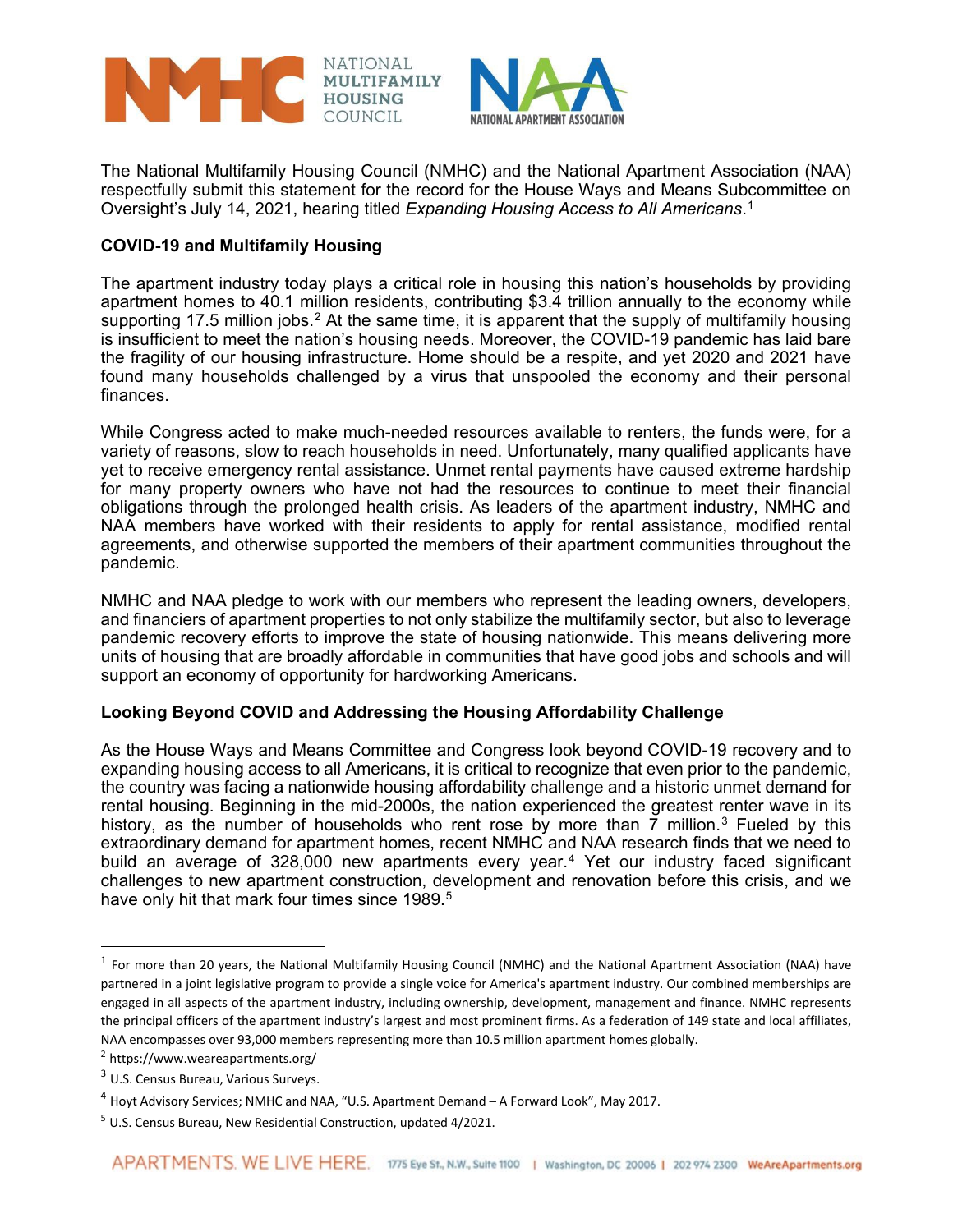The multifamily industry has long been at the forefront of addressing housing affordability. NMHC published its [Housing Affordability Toolkit](https://housingtoolkit.nmhc.org/) with HR&A Advisors in 2018 with the goals of both providing background on the underlying causes of the apartment industry's affordability crisis and providing specific tools that could be used to help defray the cost of building new apartments, allowing more units to be built at a variety of price points. $6$ 

We cited three main reasons for the worsening affordability conditions: (1) a chronic demand/supply imbalance; (2) a rise in the "lifestyle" renter (or renter by choice); and (3) an increase in overall development costs including materials and regulatory compliance. Together, these factors created a scenario that put the brakes on affordable housing production. It became increasingly challenging to buy land and build a property at rates that were broadly affordable. Furthermore, it was exceedingly difficult for lower-income renter households to find an apartment without becoming costburdened. In the time since the publication of the Affordability Toolkit, there has been a pandemicinduced economic downturn, one that [put lower-income apartment residents particularly at risk](https://www.nmhc.org/research-insight/research-notes/2020/which-apartment-residents-are-most-affected-by-job-losses/)  [financially.](https://www.nmhc.org/research-insight/research-notes/2020/which-apartment-residents-are-most-affected-by-job-losses/) [7](#page-1-1)

The multifamily industry wishes to work with Congress and the Biden Administration to address these challenges. To this end, we strongly urge Congress to pass a comprehensive infrastructure plan that reinvests in America's infrastructure, creates good-paying jobs and addresses the nation's pressing housing needs. Put simply, housing is infrastructure. Moreover, both the existing supply of apartments and new apartment development are directly dependent on the condition and availability of suitable transportation options, reliable water and utility infrastructure, and broadband and telecommunications services. Successful new housing development relies on sustained funding for infrastructure and the modernization of infrastructure assets.

The House of Representatives recognized these synergies last Congress when it passed H.R. 2, the *Moving Forward Act*. We urge Congress to build on that legislation in a bipartisan manner and swiftly enact legislation that takes a broad and cooperative approach to housing development and infrastructure planning.

As the House Ways and Means Committee and Congress consider infrastructure initiatives, we urge the inclusion of the following measures within the Committee's jurisdiction that support the interconnectivity between housing and infrastructure and promote housing development at all income levels, including:

- Expanding and enhancing the Low-Income Housing Tax Credit;
- Enacting the Middle-Income Housing Tax Credit to support workforce housing;
- Enhancing Opportunity Zones to incentivize the rehabilitation and preservation of multifamily buildings;
- Promoting the rehabilitation of multifamily housing located near transit;
- Supporting measures to help property owners retrofit properties to meet building performance goals in line with our national climate policy.

Each of these proposals is briefly described in the pages that follow, and we note that many have bipartisan support.

While history has shown us that investment in infrastructure stimulates the economy, we understand that the House Ways and Means Committee is charged with finding the resources necessary to finance legislation. NMHC and NAA have serious reservations regarding revenue-raising proposals that would seek to restrict the scope of tax policies that currently underpin housing production. Even with beneficial tax provisions, affordable housing production has encountered strong headwinds. Limiting or eliminating these tools (as discussed below to offset the cost of a large infrastructure

<span id="page-1-0"></span><sup>6</sup> https://housingtoolkit.nmhc.org/

<span id="page-1-1"></span><sup>7</sup> https://www.nmhc.org/research-insight/research-notes/2020/which-apartment-residents-are-most-affected-by-job-losses/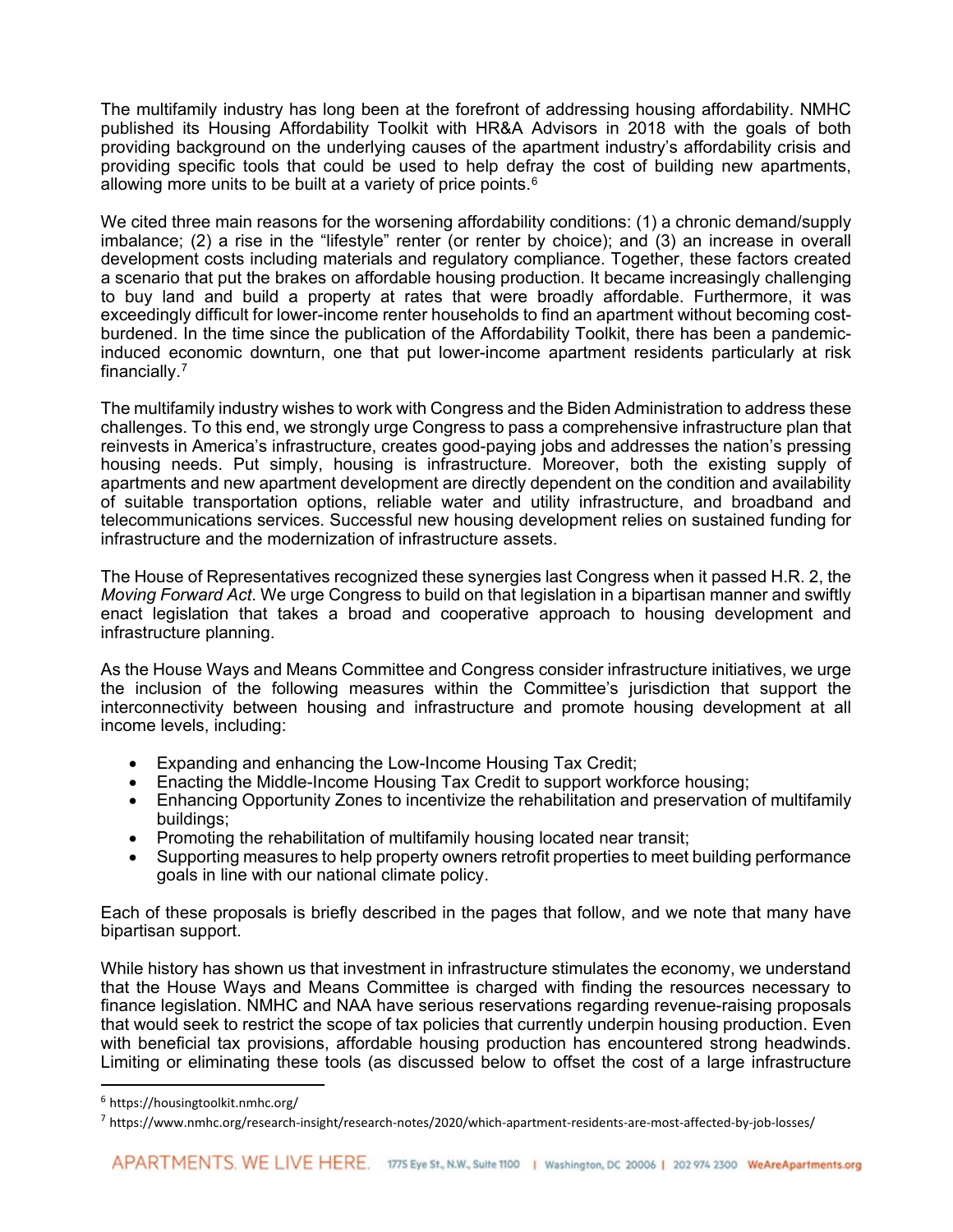package will certainly have an adverse effect on new housing production and the necessary rehabilitation of older housing stock. If enacted, these proposals would inhibit the capital flows that are so critical to the development and preservation of multifamily housing units. In so doing, they would make the production and development of multifamily housing more costly and further exacerbate our housing affordability challenges. In particular, the multifamily industry opposes the Biden Administration's proposals to:

- Limit the deferral of gain from like-kind exchanges;
- Increase capital gains tax rates:
- Tax unrealized capital gains at death; and
- Tax carried interest as ordinary income.

The final portion of this statement discusses each of these proposals that we urge Congress to reject.

### **PROPOSALS TO SUPPORT THE DEVELOPMENT AND PRESERVATION OF MULTIFAMILY HOUSING**

*Housing production is not a zero-sum game; we need to produce housing at prices that are broadly affordable across the income spectrum. Our nation's supply of multifamily properties is aging. In fact, 76 percent of apartment properties are more than 20 years old.[8](#page-2-0) If we look at apartment buildings with 50 or more units, we find that 44 percent of those units were built in 1979 or earlier.[9](#page-2-1) The country must build 328,000 new apartment homes each year to meet projected demand by 2030.[10](#page-2-2) The industry has only hit that mark four times since 1989.[11](#page-2-3) To address housing production and preservation, we recommend Congress enact the following policies:*

## *Expand and Enhance the Low-Income Housing Tax Credit*

The Low-Income Housing Tax Credit (LIHTC) is a public/private partnership that leverages federal dollars with private investment to produce affordable rental housing and stimulate new economic development in many communities. Since its inception in 1986, the LIHTC program has according to the A Call To Invest in Our Neighborhoods (ACTION) Campaign financed 3.5 million apartments and served 8 million households. The LIHTC program provides critical support to the nation's affordable housing production but could be made even more impactful.

NMHC and NAA strongly support the *Affordable Housing Credit Improvement Act of 2021 (H.R. 2573 / S. 1176)*. Introduced by House Ways and Means Committee Members Suzan DelBene, Jackie Walorski, Don Beyer, and Brad Wenstrup (and cosponsored by other committee members), this bipartisan bill would, among other provisions, make permanent the increased LIHTC credit authority enacted in March 2018 to enable the production of new units and further augment credit authority by 50 percent. The ACTION Campaign estimates this legislation would "result in the production of over 2 million additional affordable homes over the next decade, support the creation of nearly 3 million jobs, and generate more than \$346 billion in wages and business income and nearly \$120 billion in additional tax revenue."<sup>[12](#page-2-4)</sup>

## *Enact the Middle-Income Housing Tax Credit (MIHTC) to Support Workforce Housing*

Housing affordability is an issue threatening the financial wellbeing of solidly middle-income households in addition to low-income families. Consider that the Joint Center for Housing Studies of

<span id="page-2-0"></span><sup>8</sup> <https://weareapartments.org/>

<span id="page-2-1"></span><sup>&</sup>lt;sup>9</sup> NMHC analysis of American housing Survey

<span id="page-2-2"></span><sup>10</sup> <https://weareapartments.org/>

<span id="page-2-3"></span><sup>11</sup> US Census Bureau, New Residential Construction, updated 4/2021.

<span id="page-2-4"></span><sup>1</sup>[2https://static1.squarespace.com/static/566ee654bfe8736211c559eb/t/6079f11458d2131df3c32c12/161860431029](https://static1.squarespace.com/static/566ee654bfe8736211c559eb/t/6079f11458d2131df3c32c12/1618604310299/AHCIA+One+Page+Summary+-+April+2021+-+Final.pdf) [9/AHCIA+One+Page+Summary+-+April+2021+-+Final.pdf](https://static1.squarespace.com/static/566ee654bfe8736211c559eb/t/6079f11458d2131df3c32c12/1618604310299/AHCIA+One+Page+Summary+-+April+2021+-+Final.pdf)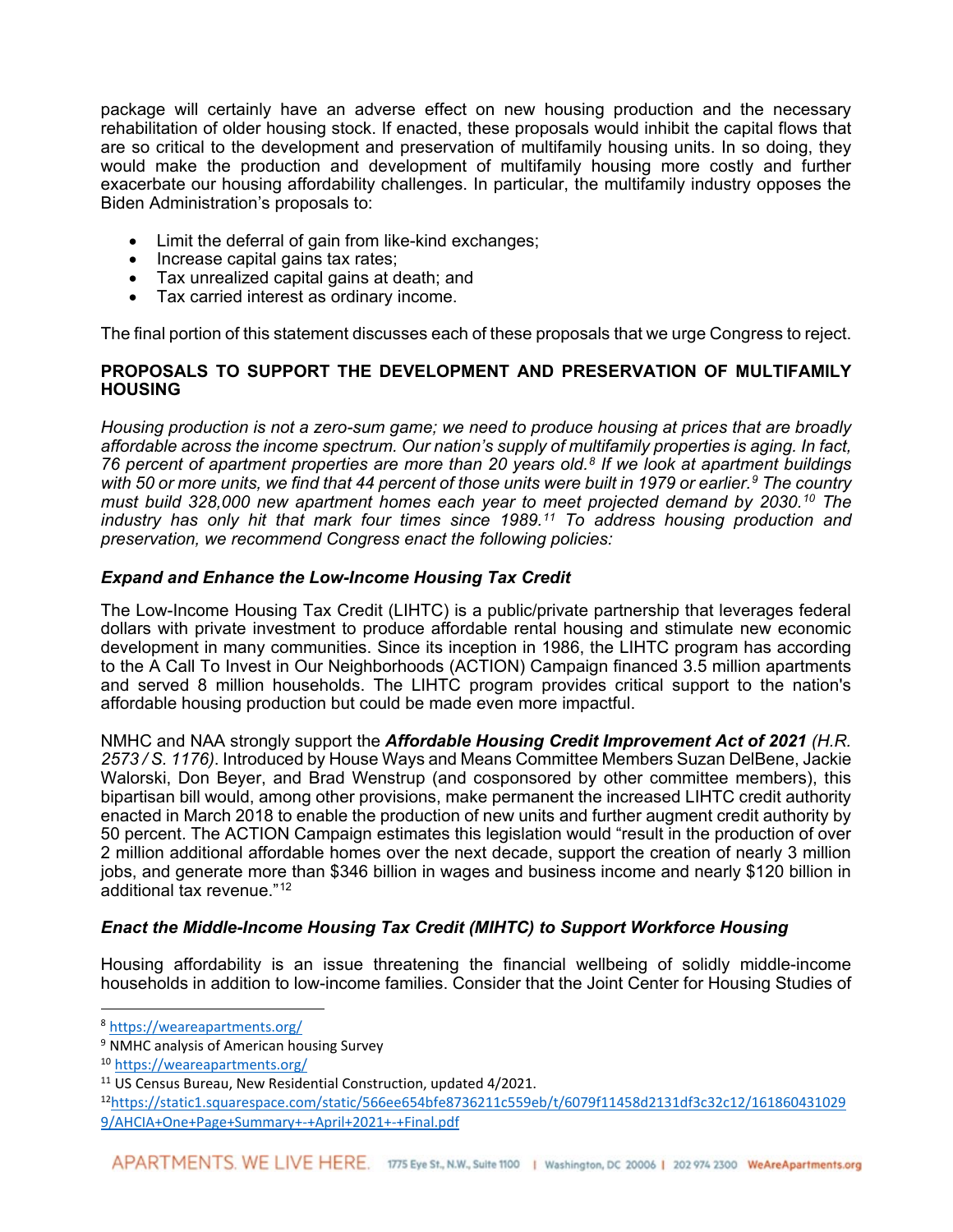Harvard University found in its *America's Rental Housing 2020* report that the median asking rent for an apartment constructed between July 2018 and June 2019 was \$1,620.[13](#page-3-0) For a renter to afford one of those units at the 30 percent of income standard, they would need to earn at least \$64,800 annually. Accordingly, this is an issue impacting those workers who comprise the very fabric of strong communities nationwide, including teachers, firefighters, nurses and police officers.

Tax policies to spur the production of multifamily housing targeted to middle-income Americans should be a part of any infrastructure bill. We urge Congress to strongly consider the *Middle-Income Housing Tax Credit Act of 2018* (S. 3365) that was introduced by Senate Finance Committee Chair Ron Wyden during the 115th Congress to address the shortage of workforce housing available to American households. A worthy complement of measures to expand and improve LIHTC, the Middle-Income Housing Tax Credit (MIHTC) takes over where LIHTC leaves off. LIHTC is currently designed to serve populations of up to 60 percent of area median income. MIHTC is designed to benefit populations earning below 100 percent of area median income.

# *Enhance Opportunity Zones to Incentivize Rehabilitation of Housing Units*

Enacted as part of tax reform legislation in 2017, Opportunity Zones are designed to provide tax incentives for investments in distressed communities. Opportunity Zones hold great promise for the development of multifamily housing. Under the new program, Governors have designated over 8,700 qualified low-income census tracts nationwide as Opportunity Zones. Up to 25 percent of a state's qualified census tracts may qualify as Opportunity Zones, with each state having to designate a minimum of 25 Zones.

While we expect the Opportunity Zones program to be beneficial in spurring the production of new multifamily housing, the program could be improved with respect to incentives for the rehabilitation and preservation of existing multifamily units. Current regulations work against using this program to rehabilitate properties for affordable housing since the developer must double her basis in the property without consideration of the cost of land. In many cases, such significant renovation is unnecessary to preserve buildings and units that might otherwise be lost to obsolescence. Congress could leverage the Opportunity Zones program to promote the rehabilitation and preservation of multifamily units and, thereby, positively address the shortage of apartment units.

NMHC and NAA recommend that Congress consider statutory modifications to reduce the basis increase necessary to qualify a multifamily rehabilitation project for Opportunity Zone purposes. It is noteworthy that to qualify for an allocation under the LIHTC, owners must commit to rehabilitations valued at the greater of: (1) 20 percent of adjusted basis of a building; 0r (2) \$6,000 (\$7,100 in 2021 as adjusted for inflation) per low-income unit.

## *Promote the Rehabilitation of Multifamily Housing Located Near Transit*

NMHC and NAA strongly support bipartisan legislation that would provide a new tool aimed at encouraging greater community development and inclusive neighborhood revitalization. Introduced by House Ways and Means Committee member Earl Blumenauer and cosponsored by committee members Mike Kelly, Dan Kildee, and Darin LaHood, the *Revitalizing Economies, Housing and Business Act* **(REHAB Act)** (H.R. 1483) provides:

- a 15 percent tax rehabilitation credit for buildings that are more than 50 years old, not certified historic structures, and are within one-half of a mile of a public transportation station;
- expanded credit eligibility to include building expansion on the same block; and
- a bonus credit of 25 percent for expenses related to public infrastructure upgrades and rentrestricted housing.

<span id="page-3-0"></span><sup>13</sup> Joint Center for Housing Studies of Harvard University, *America's Rental Housing 2020*, pg. 2.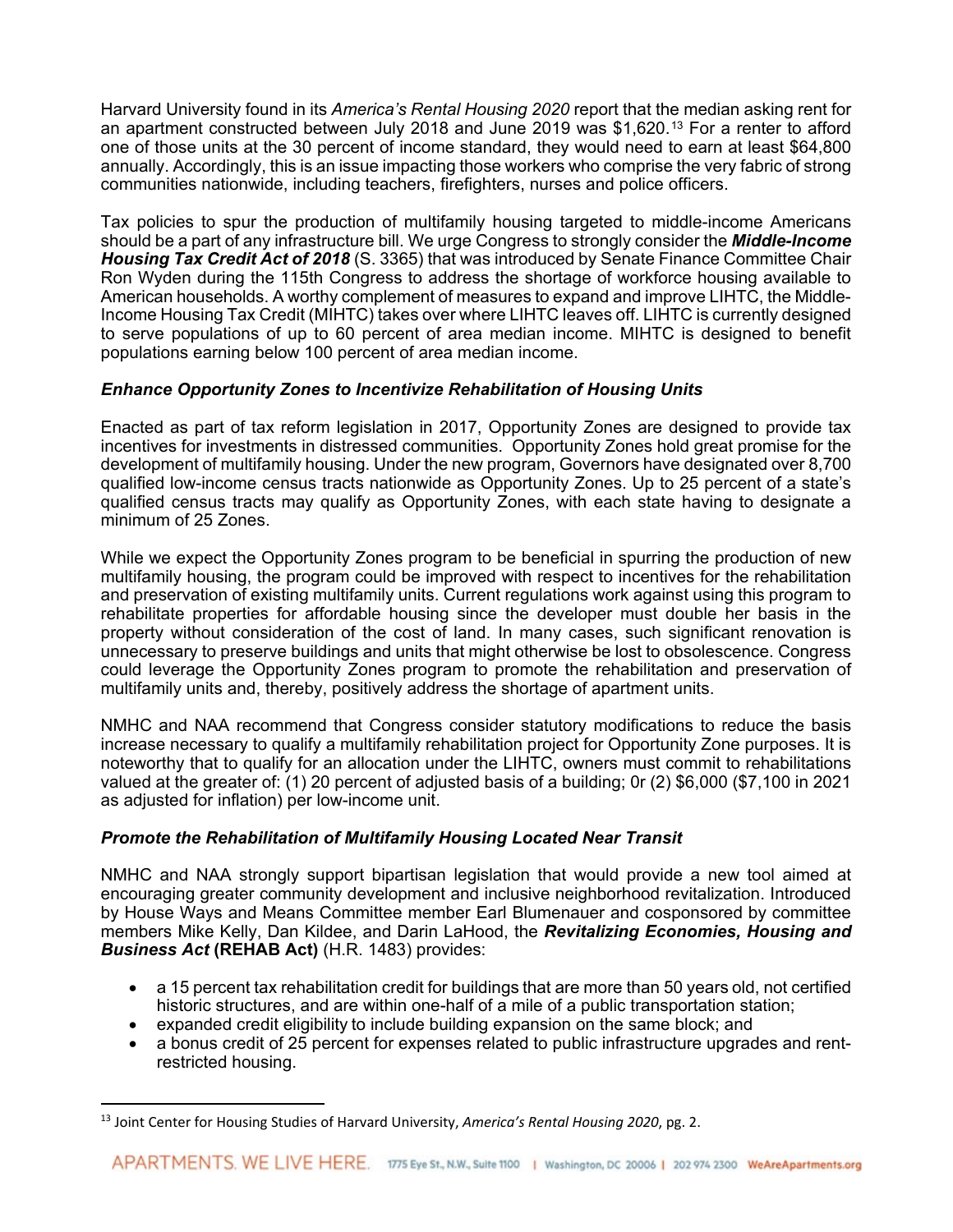#### *Strengthen Communities through Policies that Support Resiliency*

Building utility costs are second only to debt service in terms of property expenses. Efficient use of resources, including updating building systems and appliances, is key to ensuring that housing remains affordable for residents. The multifamily industry has a long history of support for buildingperformance benchmarking and water and energy conservation and favors incentive-based strategies that improve building energy performance and community-wide resiliency efforts.

Building performance standards that overlook the age of the existing apartment stock and fail to consider the inherent efficiencies of compact development that is the hallmark of multifamily design buildings will exacerbate the shortage of affordable apartment units. Policies that provide financial assistance for owners to reinvest in higher-performing building systems and components outside of replacement *pro formas* will be critical to advancing building performance goals. Layering additional conditions on these investments, including requirements about the workforce that must be employed to make these renovations, will eliminate the utility of the efficiency incentives that have been available under Sec. 45 L or Sec. 179D.

As Congress considers legislation to promote resilience and reduce greenhouse gas emissions across the economy, programs that address building energy performance are an essential element. Policymakers should resist applying one- size-fits-all efficiency mandates that will exacerbate the shortage of affordable housing in the near term. Incentives that enable developers to invest in engineering, construction and development costs that are required to build/rehab multifamily apartment homes will speed the development of higher-performing, more resilient housing that is affordable for renter households.

*Make Permanent the New Energy Efficient Homes Credit (Sec. 45L):* This tax credit has provided a necessary incentive for builders of apartment buildings (3 stories or fewer) to install higher performance building systems and upgraded appliances than they otherwise could justify within the pro forma for developing the property. While this credit has been extended through 2021, it should be made permanent as an essential part of a national plan to boost production of high-performance buildings and reduce greenhouse gas emissions.

*Improve the Energy Efficient Commercial Buildings Deduction (Sec. 179):* This tax deduction has primarily been used to encourage energy-efficient new construction. However, since 179D's initial enactment in 2005, the intent has also been to encourage private-sector and non-profit owners to retrofit existing buildings. In this regard, Sec. 179D can be improved. Considering the age of current high-rise apartment building stock, Sec. 179D should be strengthened to encourage retrofits and, thereby, maximize the incentive's potential as an engine for sound tax, jobs, energy, and environmental policy. Title I of the *Energy Efficiency Tax Incentives Act* (S. 2189), introduced by Senators Ben Cardin, Dianne Feinstein, and Brian Schatz in the 113<sup>th</sup> Congress, preserves the deduction's application for new construction and public buildings, while also meaningfully incentivizing private-sector and non-profit retrofits.

### **TAX PROPOSALS THAT WOULD INHIBIT THE DEVELOPMENT AND PRESERVATION OF MULTIFAMILY HOUSING**

*NMHC and NAA believe that tax policy should not inhibit the capital flows that underpin the multifamily industry's ability to develop and preserve units. We have serious reservations regarding the Biden Administration's revenue-raising proposals below that would have an adverse effect on new housing production and the necessary rehabilitation of older housing stock. As Congress drafts new tax laws, the multifamily industry recommends that policymakers oppose the Biden Administration's proposals to:*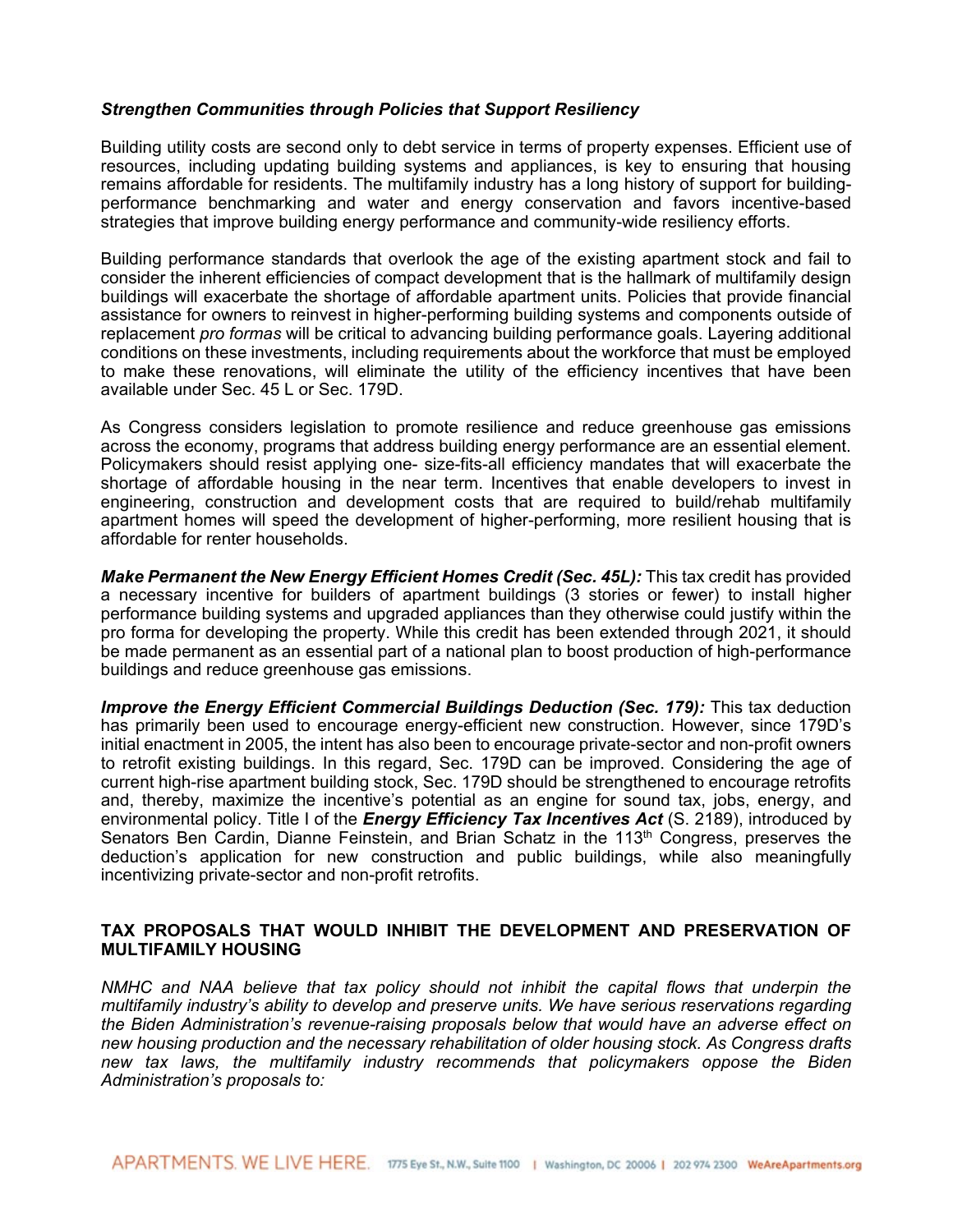#### *Limit the Deferral of Gain from Like-Kind Exchanges*

Ensuring the nation has a sufficient supply of quality affordable housing is an important public policy goal, and one that is pursued through housing and tax policy. One way tax laws support investment in real estate is through Section 1031 like-kind exchanges.

Retained for real property as part of the *Tax Cuts and Jobs Act* enacted in late 2017, like-kind exchange rules encourage investors to remain invested in real estate by allowing property owners to defer capital gains tax if, instead of selling their property, they exchange it for another comparable property. As long as the taxpayer remains invested in real estate, tax on any gain is deferred. When the taxpayer ultimately does sell the asset, the property tax is paid. [14](#page-5-0) Notably, taxpayers utilizing like-kind exchanges carry over the basis of the original property to the acquired property, thereby losing the ability to take depreciation at the higher exchange value. Section 1031 is one of many non-recognition provisions in the Code that provide for deferral of gain.[15](#page-5-1)

While Congress eliminated like-kind exchanges for personal property as part of the *Tax Cuts and Jobs Act*, it sensibly retained like-kind exchanges for real property. Unfortunately, the Biden Administration is now proposing to limit gain deferral from like-kind exchanges to \$500,000 for single taxpayers and \$1 million for married taxpayers.

Like-kind exchange rules play a crucial role in supporting the multifamily sector by encouraging investors to remain invested in real estate while still allowing them to balance their investments to shift resources to more productive properties, change geographic location, or diversify or consolidate holdings. In addition, without like-kind exchanges, property owners are deterred for tax reasons from selling assets that are in need of capital investment. Exchange rules allow those owners to transfer the property to new owners who can invest the necessary capital to revitalize the asset. Thus, likekind exchange rules facilitate job-creating property upgrades and improvements.

According to recent research by Drs. David C. Ling and Milena Petrova regarding the economic impact of repealing like-kind exchanges for real estate and the multifamily industry, [16](#page-5-2) in the absence of like-kind exchanges and assuming no state income taxes, after-tax apartment rental income would have to increase by between 0.44 percent and 9.29 percent with a mean value of 4.66 percent. Alternatively, mean market asset prices would have to decline by these amounts to offset the impact of like-kind exchange elimination. Notably, Ling and Petrova draw the following conclusion regarding like-kind exchanges:

We conclude that elimination of real estate exchanges would likely lead to a decrease in transaction activity in most CRE markets as well as price declines in some markets,

<span id="page-5-0"></span><sup>&</sup>lt;sup>14</sup> The like-kind exchange rules are based on the concept that when one property is exchanged for another property, there is no receipt of cash that gives the owner the ability to pay taxes on any unrealized gain. The deferral is limited to real property and does not extend to investments that are liquid and readily convertible to cash, such as securities. Furthermore, the person who exchanges one property for another property of like-kind has not really changed his economic position; the taxpayer, having exchanged one property for another property of like-kind is in a nearly identical position to the holder of an asset that has appreciated or depreciated in value, but who has not yet exited the investment.

<span id="page-5-1"></span> $15$  Under the tax code, the mere change in value of an asset, without realization of the gain or loss, does not generally trigger a taxable event. In such situations, the proper tax treatment is to defer recognition of any gain and maintain in the new property the same basis as existed in the exchanged property. This is similar in concept to other nonrecognition, tax deferral provisions in the tax code, including property exchanges for stock under Section 351, property exchanges for an interest in a partnership under section 721, and stock exchanges for stock or property under section 361 pursuant to a corporate reorganization.

<span id="page-5-2"></span><sup>16</sup> David C. Ling and Milena Petrova, *The Tax Economic Impacts of Section 1031 Like-Kind Exchanges in Real Estate*, October 2020.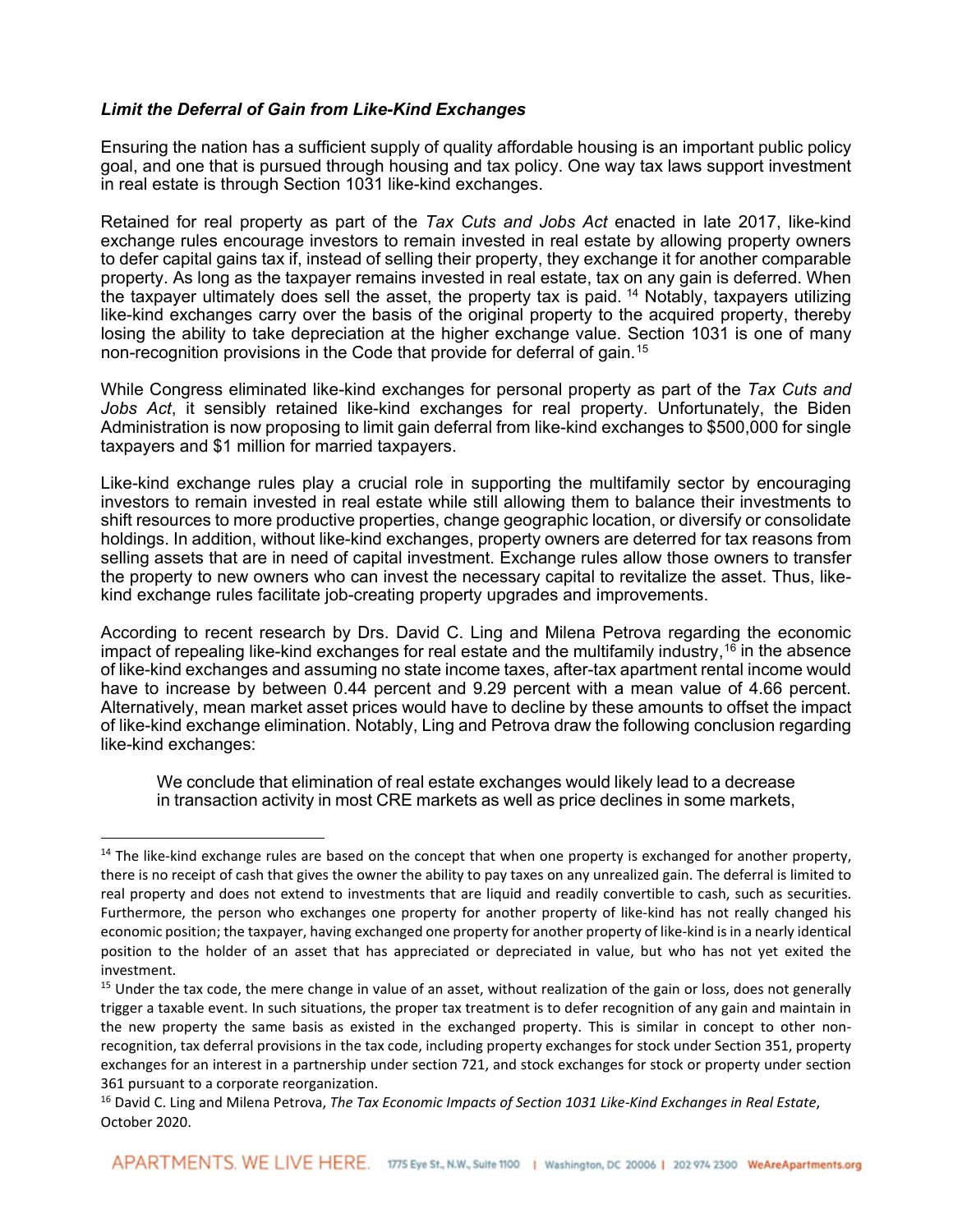at least in the short run. These price declines would be more pronounced in states with high income tax rates. Elimination would also likely produce a decrease in capital investment on acquired properties, an increase in investment holding periods, and an increase in the use of leverage to finance acquisitions. Overall, our analysis suggests the cost of like-kind exchanges to the U.S. Treasury is likely overestimated, while their benefits to smaller investors and to local CRE markets are often overlooked.

Finally, additional research completed by EY illustrates the significant economic activity like-kind exchanges support. Indeed, EY finds that in 2021, like-kind exchanges support 568,000 jobs, \$27.5 billion in total labor income, and \$55.3 billion in total value-added economic activity.<sup>[17](#page-6-0)</sup>

### *Increase Capital Gains Tax Rates*

The Biden Administration is proposing to increase the top long-term capital gains rate to 39.6 percent to the extent a taxpayer's income exceeds \$1 million. This would equalize the top tax rates applicable to ordinary income and long-term capital gains income. When the 3.8 percent net investment income tax is considered, the top tax rate on long-term capital gains would be 43.4 percent.

NMHC and NAA believe that long-term capital gains should be taxed at lower rates than ordinary income to account for the significant entrepreneurial risk developers take when they forego a guaranteed salary to begin the complex and time-consuming pre-development/development phase of multifamily property. The industry is concerned that developers may decide to take fewer risks if capital gains rates rise to a level of 43.4 percent. This would lead to fewer multifamily housing units. Additionally, a lower capital gains rate helps to compensate for gains attributable purely to inflation as opposed to real returns. For example, if an asset rises 50 percent in value after being held for 10 years and the annual rate of inflation is 2 percent, inflation alone would represent 43.8 percent of the total gain (inflation would be 21.9 percent on a cumulative basis). While taxpayers are today taxed on that inflationary gain, tax rates on such gain should not be raised to 43.4 percent.

Congress has long recognized that a differential between ordinary income and long-term capital gains rates can stimulate economic activity. Indeed, in the 108 years since Congress enacted the modern Federal income tax in 1913, there has been a lower long-term capital gains tax rate in 105 of those years. In just three years – those following the enactment of the *Tax Reform Act of 1986* – did the top ordinary income tax rate equal the top long-term capital gains tax rate.

## *Tax Carried Interest as Ordinary Income*

A carried interest, also called a "promote," has been a fundamental part of real estate partnerships for decades. Investing partners grant this interest to the general partners to recognize the value they bring to the venture as well as the risks they take. Such risks include responsibility for recourse debt, litigation risks and cost overruns, to name a few.

Current tax law treats carried interest as a long-term capital gain if the underlying asset is held for at least three years. The multifamily industry strongly opposes the Biden Administration's proposal to tax carried interest at ordinary income tax rates to the degree a taxpayer's income exceeds \$400,000. Additionally, we object to the *Carried Interest Fairness Act of 2021* (H.R. 1068) introduced by House Ways and Means Oversight Subcommittee Chair Bill Pascrell.

Carried interest should receive capital gains tax treatment because it represents a return on an underlying, long-term capital asset, as well as risk and entrepreneurial activity. This is in contrast to any fees that managing partners receive in payment for operations and management activities, which are taxed as ordinary income.

<span id="page-6-0"></span><sup>17</sup> EY, *Economic contribution of the like-kind exchange rules to the US economy in 2021*, May 2021.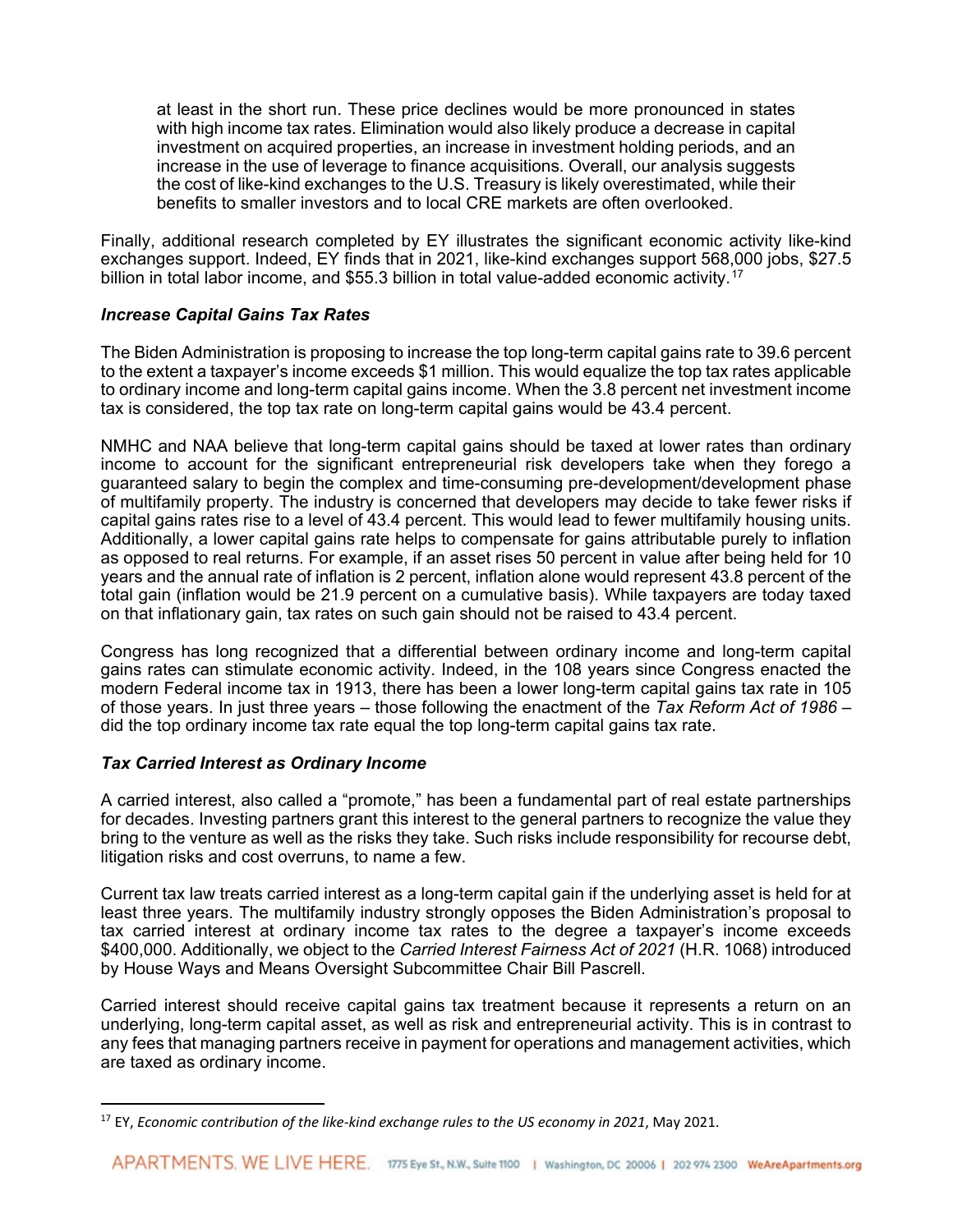A higher tax rate on long-term capital gains will discourage real estate partnerships from investing in new construction at a time when demand for apartments continues to grow and chronic underbuilding has limited new housing supply. Furthermore, such a reduction would translate into fewer construction, maintenance, on-site employee, and service provider jobs.

### *Tax Unrealized Capital Gains at Death*

The Biden Administration proposes to tax unrealized capital gains at death for certain taxpayers. There would be an exclusion of up to \$2.5 million exclusion per couple where part of the unrealized gain is on a principal residence. Additional rules would defer taxes until sale to protect heirs who continue to run family-owned businesses from having to sell the property to pay the tax. The proposal would also allow taxes to be paid over 15 years with respect to appreciated assets transferred at death except liquid assets or those for which deferral is elected pursuant to rules applicable to familyowned businesses. Notably, House Ways and Means Oversight Subcommittee Chairman Bill Pascrell has also introduced legislation, H.R. 2286, to address this area of the tax law.

While the Biden Administration's proposal is specifically analyzed below, the taxation of unrealized capital gains at death, if enacted, would have extremely negative consequences for taxpayers, the real estate industry, and the economy.

**Effect on Taxpayers.** At the taxpayer level, death would become a taxable event at \$1.25 million for single filers with a primary residence (assuming there is at least \$250,000 of unrealized gain in the home) and at \$2.5 million for married taxpayers with a primary residence (if there is at least \$500,000 of gain in the home). In contrast, the estate tax is imposed at far higher asset levels (\$11.7 million for single filers and \$23.4 million for married filers). The last year estate taxes were imposed at an asset level of less than \$1.25 million for a single filer or \$2.5 million for a married filer was 2003. There is little reason to make death a taxable event at the lower asset levels contemplated by the Biden Administration.

As described above, the Biden Administration also includes a proposal to nearly double the capital gains tax rate for those with income above \$1 million per year. When combined with the net investment income tax of 3.8 percent, which the Biden Administration also proposes to apply to more taxpayers, the top rate would be 43.4 percent, not including any state tax.

It should be noted that for taxpayers subject to both the taxation of unrealized gains at death at this new top rate of 43.4 percent and the estate tax, the combined marginal tax rate would rise from the top current law estate tax rate of 40 percent to 66.04 percent, assuming that the tax on unrealized capital gains were deductible from the estate tax. The last time estates were taxed at such high levels was for decedents dying in 1981.

**Effect on Real Estate Industry.** The Biden Administration's proposal could have extraordinarily negative consequences for the apartment industry and the preservation of affordable housing, in particular. While heirs not inheriting a family-owned business would have 15 years to pay taxes due, the annual installment could represent a sizable percentage of the asset's annual underlying operating income. Moreover, taxes on current-year operating income would still apply. In sum, once all taxes are paid, there might be little left over to maintain and upgrade the property.

Consider the following example to illustrate this point: Robert, a single individual, acquired a 25 percent partnership interest in an apartment development with 720 units in 1995 for \$6 million before passing away in 2022, leaving the property to his nephew, Eric. At the time of Robert's death, the property is worth \$64 million (Robert's share is \$16 million) and, due to depreciation of \$26 million (Robert's share is \$6.5) million and improvements of \$10 million (Robert's share is \$2.5 million), has a tax basis of \$8 million (Robert's tax basis is \$2 million). The property has annual operating net